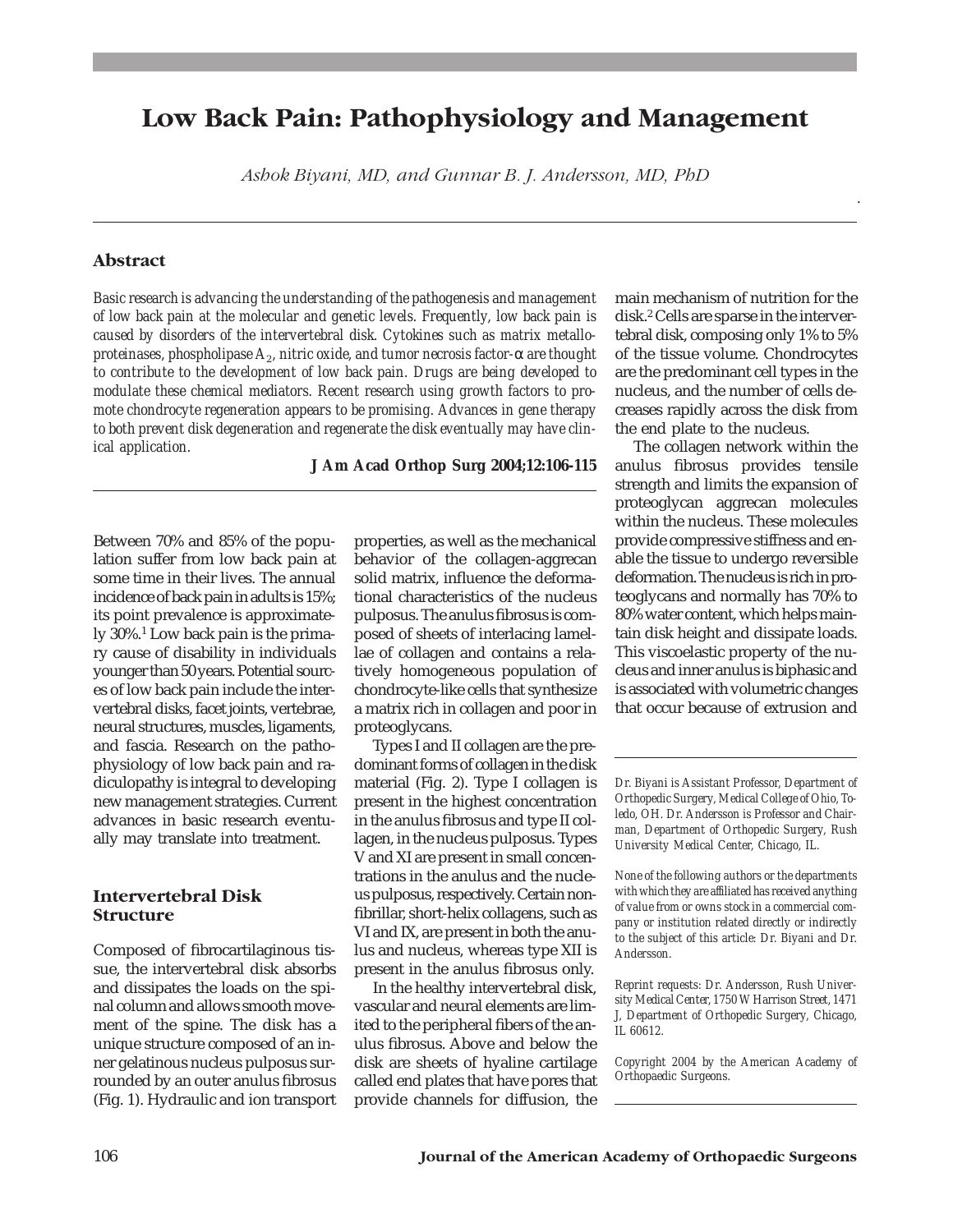



**Figure 1** Arrangement of the fibrocartilaginous fibers of the anulus fibrosus. **A,** Fibers are arranged in a concentric lamellar fashion. **B,** Magnified view of the central part of the disk.  $1$  = nucleus pulposus,  $2$  = anulus fibrosus,  $3$  = horizontal disposition of the collagen fibers of the cartilaginous end plate,  $4 = \text{bony}$  end plate,  $5 = \text{vascular}$  channel in direct contact with the cartilaginous end plate. **C,** Fiber arrangement of the peripheral part of the disk. 6 = outer fibers of the anulus fibrosus, 7 = anchoring of the fibers to the bony end plate (Sharpey-type fibers). (Adapted with permission from Dupuis PR: The anatomy of the lumbosacral spine, in Kirkaldy-Willis WH, Burton CV [eds]:*Managing Low Back Pain*, ed 3. New York, NY: Churchill Livingstone, 1992, pp 10-27.)

imbibition of interstitial fluid. Bending and compression of the vertebradisk-vertebra motion segments cause disk bulging, end-plate deformation, and volumetric changes. By contrast, torque distorts the shape of the anulus fibrosus without volumetric changes.

The functional properties of the intervertebral disk depend on the composition and integrity of the extracellular matrix. A complex activatorinhibitor system seems to regulate the normal processes in the intervertebral disk that, when deregulated, lead to

degeneration. Loss of homeostasis between catabolism and synthesis in the matrix may lead to biochemical and microstructural changes in the disk that precede gross morphologic alterations.

## **Changes in the Disk Structure With Aging and Degeneration**

Changes in disk volume and shape occur almost universally with aging.

In as many as 90% of individuals, the lumbar disks may develop degenerative changes by age 50 years.3 Beginning in the third decade of life, the nucleus pulposus gradually becomes less hydrated, and the number of viable cells and the concentration of proteoglycans decline. The size of the outer anulus fibrosus remains the same, but the fibrocartilaginous inner layers of the anulus expand as the nucleus pulposus becomes turgid and less hydrated. Further changes develop within the disk tissue in the elderly, as the inner layers of the anulus and the nucleus pulposus become indistinguishable and change into a stiff, desiccated fibrocartilaginous material.

Trivalent pyridinoline cross-links are present in highest concentration in the collagen within a healthy nucleus pulposus; their main function in the human intervertebral disk is to maintain tissue cohesiveness. Pentosidine is a pentose-mediated crosslink between lysine and arginine and is a marker of advanced glycosylation. With aging, levels of pyridinoline cross-links decrease and levels of pentosidine increase in lumbar intervertebral disks.<sup>4</sup> With age-related degeneration, protein glycosylation products, such as pentosidine, accumulate and alter the biochemistry of the matrix. The exact reasons for and effects of these biochemical changes are not clear.

In the early stages, degeneration affects the nucleus pulposus and the end plate more than it does the anulus fibrosus. Both anabolic and catabolic processes are upregulated during the early stages of intervertebral disk degeneration. With time, the rate of catabolism outstrips that of anabolism and the matrix degenerates. The exact mechanism of intervertebral disk degeneration is not clear, but several factors may be responsible for the process (Table 1). The concentration of viable cells decreases because of the loss of aggregating proteoglycans, degradative enzyme activity,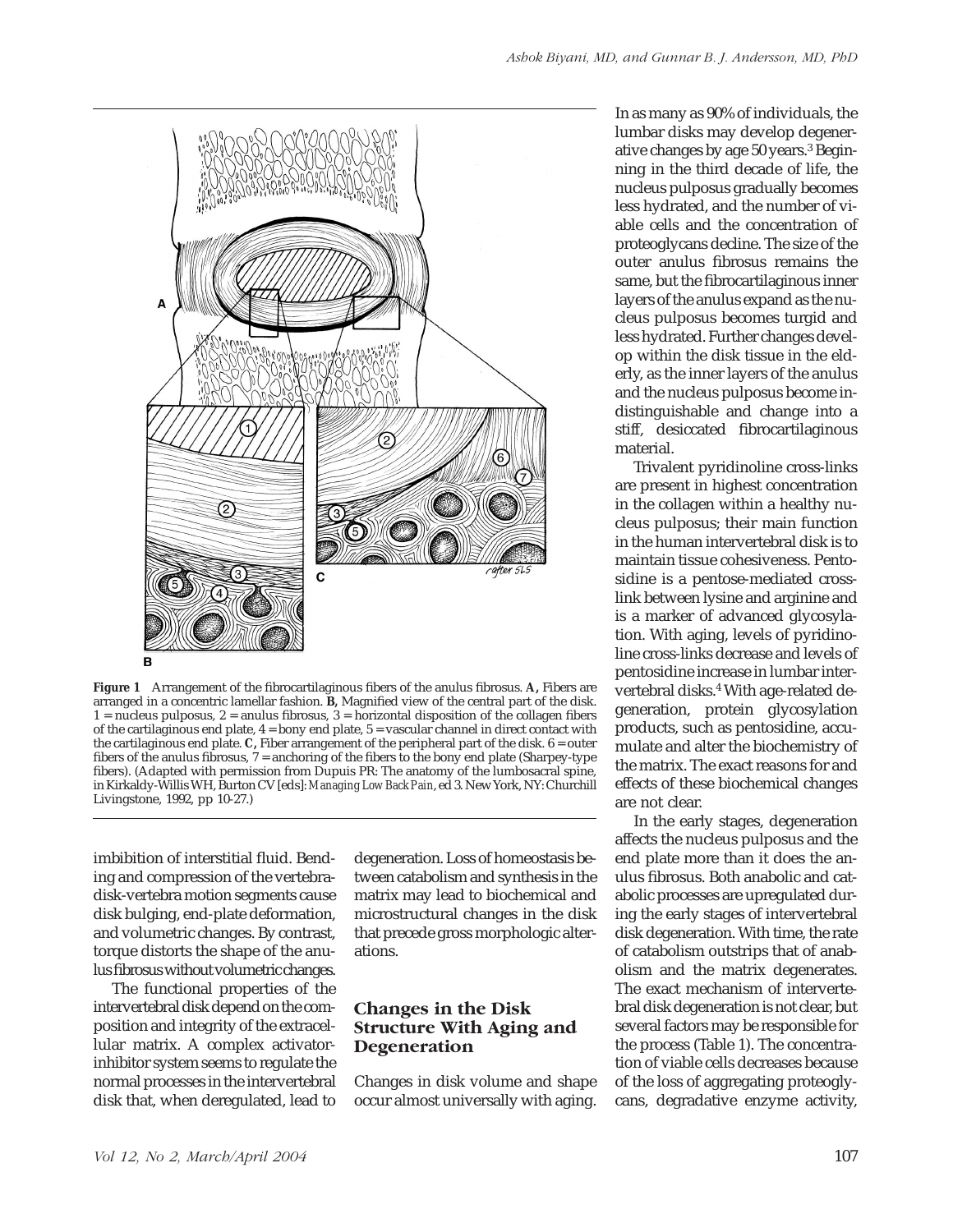

**Figure 2** Structure of collagen and the proteoglycan aggrecan. Sites of attack by collagenase and other proteinases (arrowheads). CS = chondroitin sulfate, G1–G3 = globular domains, KS = keratin sulfate. (Adapted with permission from Recklies AD, Poole AR, Banerjee S, et al: Pathophysiologic aspects of inflammation in diarthrodial joints, in Buckwalter JA, Einhorn TA, Simon SR [eds]: *Orthopaedic Basic Science: Biology and Biomechanics of the Musculoskeletal System*, ed 2. Rosemont, IL: American Academy of Orthopaedic Surgeons, 2000, pp 489-530.)

cell senescence, and apoptosis (programmed cell death). Comorbid conditions, such as diabetes, vascular diseases, and smoking, may accelerate the degenerative process.

As degeneration progresses, the number of arterioles supplying the periphery of the disk is markedly diminished, and the remaining blood vessels may be obliterated by calcification of the cartilaginous end plates. Loss of end-plate vascularity and porosity reduces the transport of nutrients and waste products. The lactate level rises locally within the hypovascular tissues because of increased production of lactate and its decreased rate of removal. Cell apoptosis ensues because of decreased pH caused by elevated lactate levels.5 (Apoptosis plays an important role in the development of and homeostasis in healthy tissues, as well as in the pathophysiology of several

diseases, including disk degeneration.)

Other biochemical processes, such as posttranslational protein modification, increased collagen cross-linking through nonenzymatic glycation, and lipid peroxidation, also may contribute to degeneration with aging.5 Diffusion of nutrients and assembly of newly synthesized molecules also may be affected. Loss of proteoglycan from the extracellular matrix and accumulation of degraded matrix macromolecules may alter the mechanical and metabolic behavior of the degenerated intervertebral disk.

Cell senescence also may contribute to the degenerative process as the cells lose their biochemical and synthetic capabilities. Alterations in gene expression and transcription factors are thought to be responsible for cell senescence. This diminishes the ability of the disk to recover from deformation and renders the matrix more vulnerable to failure from progressive fatigue.

Thinning or microfracture of the end plate may alter its hydraulic properties. Increased permeability may allow rapid exudation of fluid from the cartilage end plate upon loading, thereby rendering the hydrostatic pressure mechanisms involved in load transference less effective and nonuniform. Focal rise in shear stresses at the disk level may further compromise the disk structure and damage the anulus fibrosus.

Clearly, intervertebral disk degeneration involves structural disruption as well as cell-mediated changes in the disk composition. Whether the degenerative process is initiated by biomechanical factors or biochemical changes is not known. One possibility is that mechanical disruption may initiate a biochemical process that, in turn, further weakens the disk structure. Minor compression of a middleaged lumbar vertebra, creating a 1% loss of height, may be sufficient to significantly alter the end plate and induce progressive changes in the distribution of internal stress in adjacent intervertebral disks.<sup>6</sup> Subsequent cyclic loading of the anulus fibrosus may allow disruption of the annular fibers and migration of the nucleus pulposus. Alternatively, slow loss of proteoglycans and biochemical alterations may predispose the intervertebral disk to injury by mechanical forces.

Fissures and cracks usually develop between the lamellae and may establish channels of communication between the peripheral layers of the anulus and the nucleus. Disk tissue can herniate through these cracks. In contrast with the normal disk, the herniated disk has markedly higher degradative activity against type I collagen and elastin and very little activity against type II collagen. This also may account for a weakened anulus fibrosus in the herniated disk.7 The most common site of annular disruption that leads to a symptomatic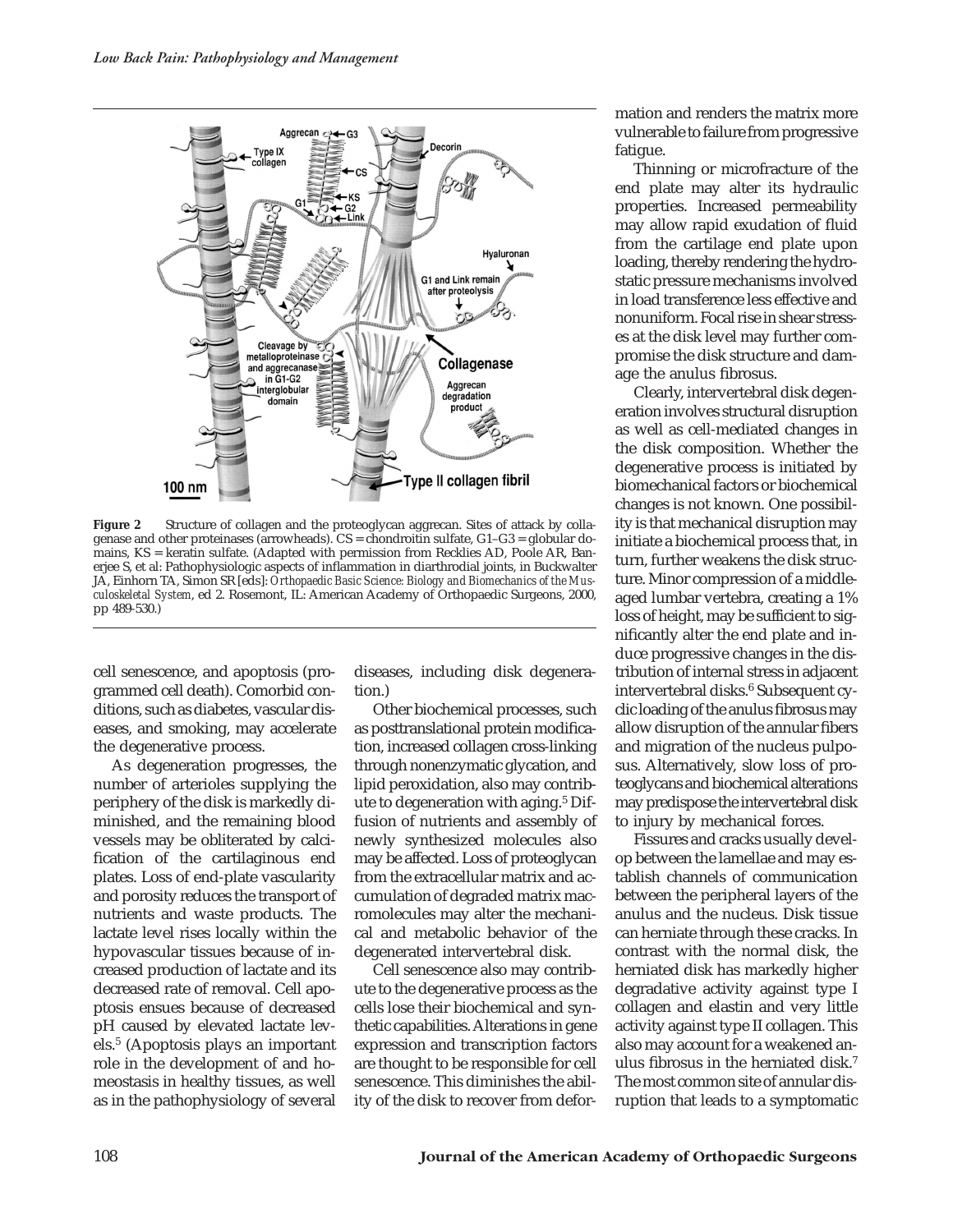| Table 1                                                       |
|---------------------------------------------------------------|
| Pathophysiology of Intervertebral Disk Aging and Degeneration |

| <b>Process</b>                   | <b>Effects</b>                                                                                                                                                                                                                                                                                             |
|----------------------------------|------------------------------------------------------------------------------------------------------------------------------------------------------------------------------------------------------------------------------------------------------------------------------------------------------------|
| Diminished cellular<br>responses | Senescence (alteration in gene expression and<br>transcription factors)<br>Apoptosis (programmed cell death)                                                                                                                                                                                               |
| <b>Biochemical processes</b>     | Imbalance between catabolic and anabolic activity:<br>Posttranslational protein modification<br>Increased collagen cross-linking through nonen-<br>zymatic glycation, lipid peroxidation<br>Loss of proteoglycans<br>Altered diffusion of nutrients<br>Impaired assembly of newly synthesized<br>molecules |
| End-plate changes                | Diminished vascularity and decreased porosity<br>because of end-plate calcification<br>Elevated lactate levels and reduced pH<br>Cell apoptosis                                                                                                                                                            |
|                                  | Thinning or microfracture of the end plate<br>Increased permeability and altered hydraulic<br>property<br>Nonuniform load transference and increased focal<br>shear stresses<br>Disk degeneration and annular damage                                                                                       |

disk herniation is at the insertion of the outer anulus into the vertebral body. A weakened anulus fibrosus that has a full-thickness defect may allow complete herniation of the nucleus pulposus material, particularly when the disk is loaded in flexion and torsion.

## **Pathophysiology of Low Back Pain**

The relationship between intervertebral disk degeneration and low back pain is not clearly understood. It appears that alteration in biomechanical properties of the disk structure, sensitization of nerve endings by release of chemical mediators, and neurovascular ingrowth into the degenerated disks all may contribute to the development of pain. Degenerated disks may have notable ingrowth of nerve fibers and blood vessels within the inner anulus fibrosus and nucleus pulposus.8 The loss of disk structure also alters the loading response and alignment of the rest of the spinal column, including that of the facet joints, ligaments, and paraspinal muscles, which eventually may become additional pain generators.

Back and radicular pain can be present even in the absence of distinct morphologic changes; conversely, many patients report no pain, even in the presence of marked degeneration.9 Autologous nucleus pulposus has been shown to produce inflammatory and degenerative changes consistent with damage to the nerve root without mechanical compression.10-12 Recently, the concept of local chemical mediation of pain by the

injured tissue has gained favor. Several cytokines have been identified that may be responsible for chemical mediation of pain (Table 2). Similarly, endogenous inhibitors of these cytokines have been isolated.

The presence of nitric oxide has been detected in the granulation tissue around the extruded intervertebral disk by histochemical techniques and in situ hybridization.13,14 Some investigators14-16 have implicated phospholipase  $A_2$ , derived from the herniated nucleus pulposus, in the production of pain by irritating nerve roots, but others<sup>17</sup> deny its role in causing pain. Allograft and autograft intervertebral disk tissues have been shown to produce hyperalgesia in the rat. From their animal experiments, Kawakami and colleagues<sup>14,18</sup> concluded that autologous nucleus pulposus implanted on the lumbar nerve roots produces mechanical hyperalgesia, and anulus fibrosus provokes thermal hyperalgesia. Mechanical hyperalgesia is probably mediated by activation of phospholipase  $A_2$  because mepacrine, which is a relatively selective inhibitor of phospholipase  $A<sub>2</sub>$ , abolishes mechanical hyperalgesia produced by the nucleus pulposus. Thermal hyperalgesia produced by autologous anulus fibrosus may be induced by direct effects of nitric oxide at the level of the dorsal root ganglion. Kawakami et al<sup>18</sup> speculated that nitric oxide paradoxically may inhibit mechanical hyperalgesia and produce thermal hyperalgesia, depending on the amount of nitric acid produced after the disk material is applied.

Matrix metalloproteinases (MMPs) belong to a family of zinc-dependent enzymes capable of degrading extracellular and basement membrane components. MMPs are responsible for normal extracellular matrix remodeling in connective tissues. Active forms and inactive proforms of MMP-2 and MMP-9 have been found to be elevated in degenerated intervertebral disk specimens,<sup>13</sup> and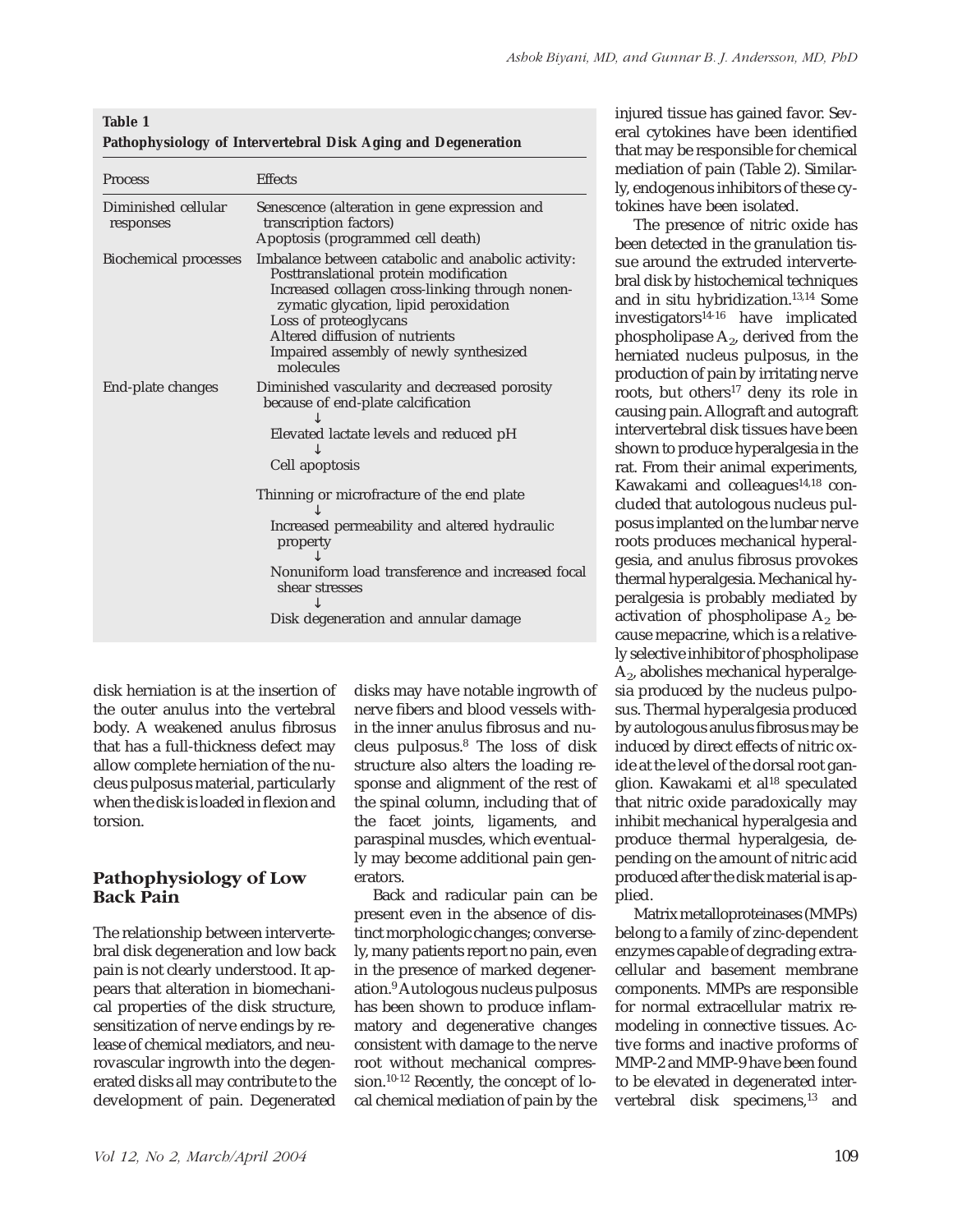| Table 2                                               |  |  |
|-------------------------------------------------------|--|--|
| <b>Common Chemical Substances and Their Functions</b> |  |  |

| <b>Chemical Substance</b>                             | <b>Function</b>                                                                                                       |
|-------------------------------------------------------|-----------------------------------------------------------------------------------------------------------------------|
| Phospholipase A <sub>2</sub>                          | Mediates mechanical hyperalgesia                                                                                      |
| Nitric oxide                                          | Inhibits mechanical hyperalgesia and<br>produces thermal hyperalgesia                                                 |
| MMP-2 (gelatinase A) and<br>MMP-9 (gelatinase)        | Degrade gelatin (denatured fibrillar<br>collagens) and other matrix molecules<br>Act synergistically with MMP-1       |
| MMP-1 (collagenase-1)<br>MMP-3 (stromelysin-1)        | MMP-1 degrades collagen<br>Both MMP-1 and MMP-2 may play a<br>role in spontaneous regression of the<br>herniated disk |
| IL-1, TNF- $\alpha$ ,<br>prostaglandin E <sub>2</sub> | Promote matrix degradation<br>Enhance production of MMPs                                                              |
| CGRP, glutamate, substance P<br>(neurotransmitters)   | Modulate dorsal root ganglion responses                                                                               |
| $\Pi - 6$                                             | Induces synthesis of TIMP-1                                                                                           |
| TIMP-1                                                | Inhibits MMPs                                                                                                         |
| $TGF-\beta superfamily$                               | Blocks synthesis of MMPs                                                                                              |
| IGF-1, PDGF                                           | Have an antiapoptotic effect                                                                                          |

CGRP = calcitonin gene−related peptide; IGF = insulin-like growth factor; IL = interleukin; MMP = matrix metalloproteinase; PDGF = platelet-derived growth factor; TGF = transforming growth factor;  $TIMP = tissue inhibitor of metalloproteinase$ 

MMP-1 (collagenase-1) and MMP-3 (stromelysin-1) have been implicated in the pathogenesis of disk herniation.19 MMP activity also is thought to be more prevalent in intervertebral disk herniation than in other intervertebral disk disorders.<sup>19</sup> Kang et al<sup>13</sup> noted increased in vivo production of MMP in herniated lumbar disks from patients undergoing diskectomy compared with diskectomy specimens from patients undergoing anterior surgery for scoliosis and traumatic burst fractures.

Extrusion of nucleus pulposus into the epidural space evokes an autoimmune response and inflammatory cell infiltration. These inflammatory cells, in turn, secrete chemotactic cytokines, which further recruit the macrophages. Cytokines, such as interleukin-1 (IL-1) and tumor necrosis factor- $\alpha$ (TNF-α), are believed to enhance production of MMP.19-21 Takahashi et al<sup>22</sup> performed a biochemical and immunohistochemical analysis of disk

tissues in 77 patients with herniated intervertebral disks and noted increased production of prostaglandin  $E_2$  as well as the presence of IL-1, IL-6, and TNF-α. MMP is produced by invading blood vessels, perivascular tissues, and locally present disk cells. The presence of capillary invasion and fibrous tissue has been well documented in surgically removed sequestered or extruded disk specimens.<sup>23</sup>

Expression of MMP-1 and MMP-3 has been noted to be higher in the granulation tissue, chondrocytes, macrophages, and fibroblasts from transligamentous extrusion and sequestered specimens than from protruded intervertebral disks. This finding suggests that inflammatory tissue rich in these proteinases causes degradation of the disk material and the collagen contained within the posterior longitudinal ligament (PLL), leading to weakening and eventual rupture of the PLL. An alternative sce-

nario would be an increase in the production of MMP after the PLL has ruptured. A more likely explanation is a synergistic effect in which increased granulation tissue forms when the PLL is torn, and vice versa.<sup>24</sup>

It appears that proforms of MMPs, such as prostromelysin, are secreted by intervertebral disk cells and that these proforms subsequently may become activated by cytokines.<sup>13</sup> Sedowofia et al $25$  reported that a latent form of collagenase is 3.5 times more abundant than the active form in the nucleus pulposus. They also reported that the quantity of latent collagenase is 1.5 times greater than the active form in the anulus fibrosus.

Endogenous tissue inhibitors of MMPs also have been identified. The tissue inhibitor of metalloproteinase-2 (TIMP-2) is expressed at low levels in all tissues, whereas TIMP-1 expression is increased in diseased intervertebral disk material.<sup>26</sup> An imbalance between MMPs and endogenous TIMP may play an important role in the degenerative process by inducing disk resorption.<sup>21,27</sup> Doita et al<sup>21</sup> demonstrated that, when stimulated by IL-1α, IL-1β, and TNF-α, cells isolated from extruded disk material produced greater amounts of MMP-1 and MMP-3 in vitro than did cells from protruded disk material. The MMP-3:TIMP ratio was higher in the extruded disk material than in the control group.21 IL-6 is believed to increase the production of TIMP-1.19,20

MMPs also may play a role in the natural history of intervertebral disk herniation. The spontaneous regression primarily of large herniated disks versus protruded disks over time24 is thought to be related to the increased synthesis of the MMPs. Although the precise mechanism of intervertebral disk resorption remains unclear, neovascularization, macrophage infiltration, and inflammatory cytokines are believed to be integral to this resorptive process. Inflammatory cytokines such as IL-1, IL-6, and TNF-α induce and en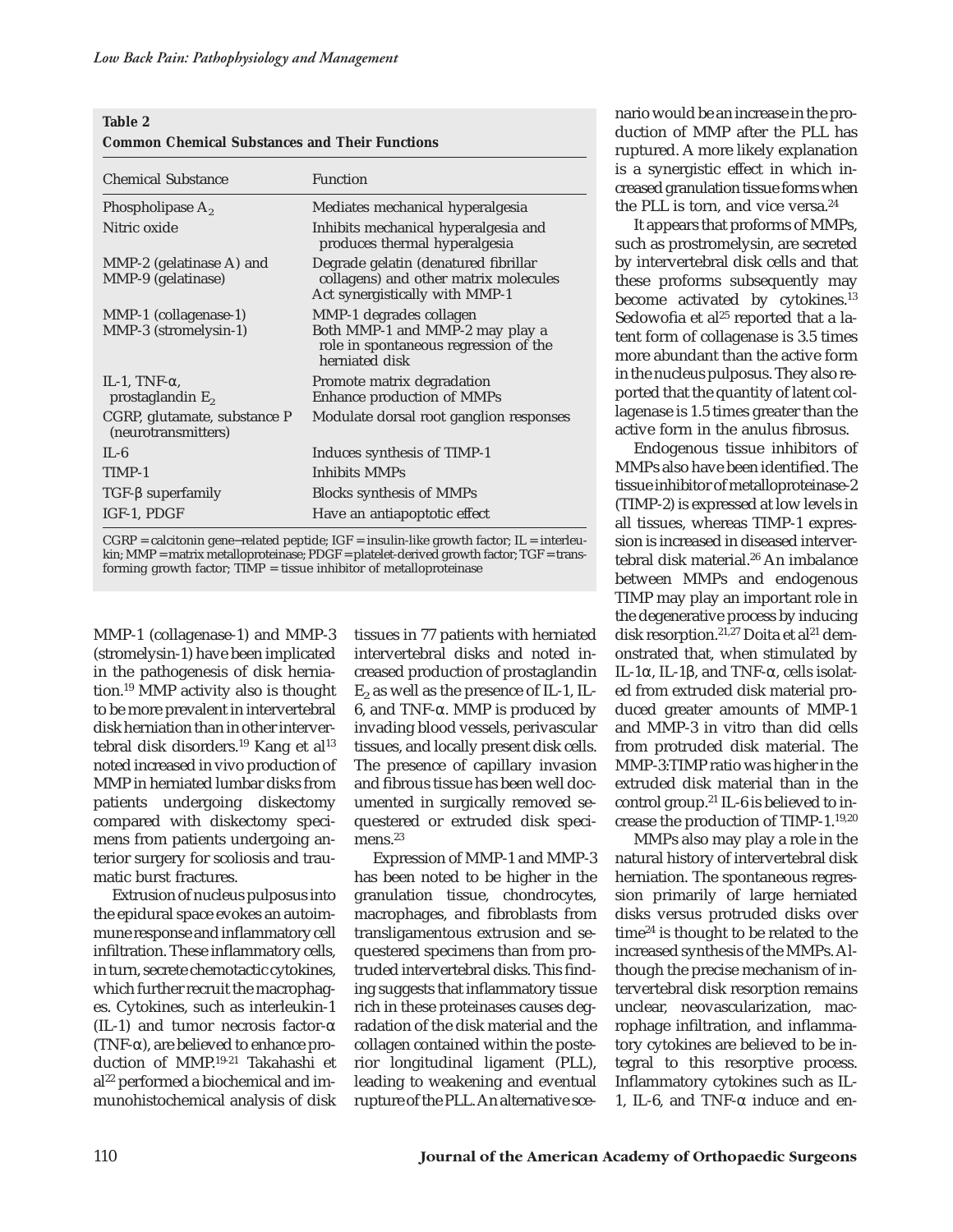hance the expression of MMPs, leading to regression of a herniated intervertebral disk. Fibroblast growth factors also may regulate the proteolytic activity in herniated disk material.26

Brown et al<sup>28</sup> speculated that there is proliferation of vascularity and sensory nerves containing calcitonin gene–related peptide in the end-plate region and vertebral body adjacent to the degenerate disk. The increase in the density of sensory nerves and the presence of cartilage plate defects suggest a potential role of end plates and vertebral bodies as pain generators in patients with degenerated intervertebral disks.

## **Dorsal Root Ganglia**

Dorsal root ganglia (DRG) are thought to be instrumental in modulating low back pain. DRG have abundant blood supply without a blood-brain barrier and provide a link between the intrathecal spinal nerve and extrathecal peripheral nerve. Nervi nervorum and mechanically sensitive nociceptors located on the DRG are thought to form several neuropeptides, including calcitonin gene–related peptide and substance  $P<sup>29</sup>$  Harrington et al<sup>30</sup> suggested that the severity of pain caused by a herniated intervertebral disk is worse the closer the disk is to the DRG. DRG have a high density of glutamate receptors, which are closely associated with the nociceptors within the DRG. Proteoglycan breakdown may be accelerated in herniated intervertebral disks, which have a high concentration of glutamate neurotransmitters. Degradation of herniated intervertebral disk material by endogenous enzymes then could be a source of free glutamate that would potentiate pain signals by acting on glutamate receptors of the DRG neurons.

Based on animal studies, Yabuki et al31 suggested that intervertebral disk herniation without nerve root com-

pression sometimes may be painful because of an increase in the endoneurial fluid pressure and a decrease in the blood flow to the DRG when exposed to nucleus pulposus tissue. Ohtori et al<sup>32</sup> found that the dorsal portions of the lumbar intervertebral disks in rats receive segmental sensory innervation from the upper DRG via the sympathetic trunk and from the lower DRG via the sinuvertebral nerve (SVN). Thus DRG may play a central role in mediating low back pain from intervertebral disk–related disorders.

## **Sinuvertebral Nerve and Nociceptors**

The SVN arises from the ventral root and gray rami communicantes near the distal pole of DRG. The SVN innervates structures within the vertebral canal (Fig. 3) as well as the PLL, ventral dura, posterior anulus fibrosus, and blood vessels. It has an ascending branch that innervates the PLL and a smaller descending branch that supplies the PLL and the anulus fibrosus. The ascending branch courses along the lateral border of the PLL, reaches the intervertebral disk above, and overlaps the innervation of the cephalad SVN. The anterior longitudinal ligament is supplied by branches of the gray rami communicantes or the sympathetic trunk.33

Medial branches of the dorsal primary rami course around the base of the superior articular facet and innervate the lumbar facet joint capsule at the same level. The medial descending branch travels caudally and innervates the muscles, ligaments, and facet joint below. Each facet joint thus receives innervation from at least two spinal nerves.

Nociceptors are peripheral terminal nerve endings of sensory neurons that respond selectively to painful stimuli.29 The mechanosensitive afferent fibers from the lumbar posterior longitudinal ligament have a princi-



Figure 3 Transverse view of the lumbar intervertebral disk showing nerve supply. Branches of the gray rami communicantes (GRC) and the sinuvertebral nerves (SVN) are shown entering the disk and the anterior and posterior longitudinal ligaments (ALL, PLL). Branches from the SVN also supply the anterior aspect of the dural sac and dural sleeve. (Adapted with permission from Bogduk N: *Clinical Anatomy of the Lumbar Spine and Sacrum*, ed 3. New York, NY: Churchill Livingstone, 1997, p 142.)

pally nociceptive function.<sup>34</sup> Nakamura et al,<sup>35</sup> who treated 33 patients with a selective L2 nerve root block with good relief of back pain, hypothesized that main afferent pathways of pain from lower intervertebral disks in patients with discogenic back pain are sympathetic in nature and are mediated through the L2 nerve root via the SVN.

The precise pathophysiologic mechanism by which chemical mediators within the intervertebral disk produce hyperalgesia is not clear. Weinstein et al<sup>36</sup> investigated the pain reproduced by diskography and concluded that various neurochemical changes within the disk are expressed by sensitized annular nociceptors. Kawakami et al<sup>14</sup> hypothesized that these chemicals may be transported into the axons of a nerve root and initiate production of inflammatory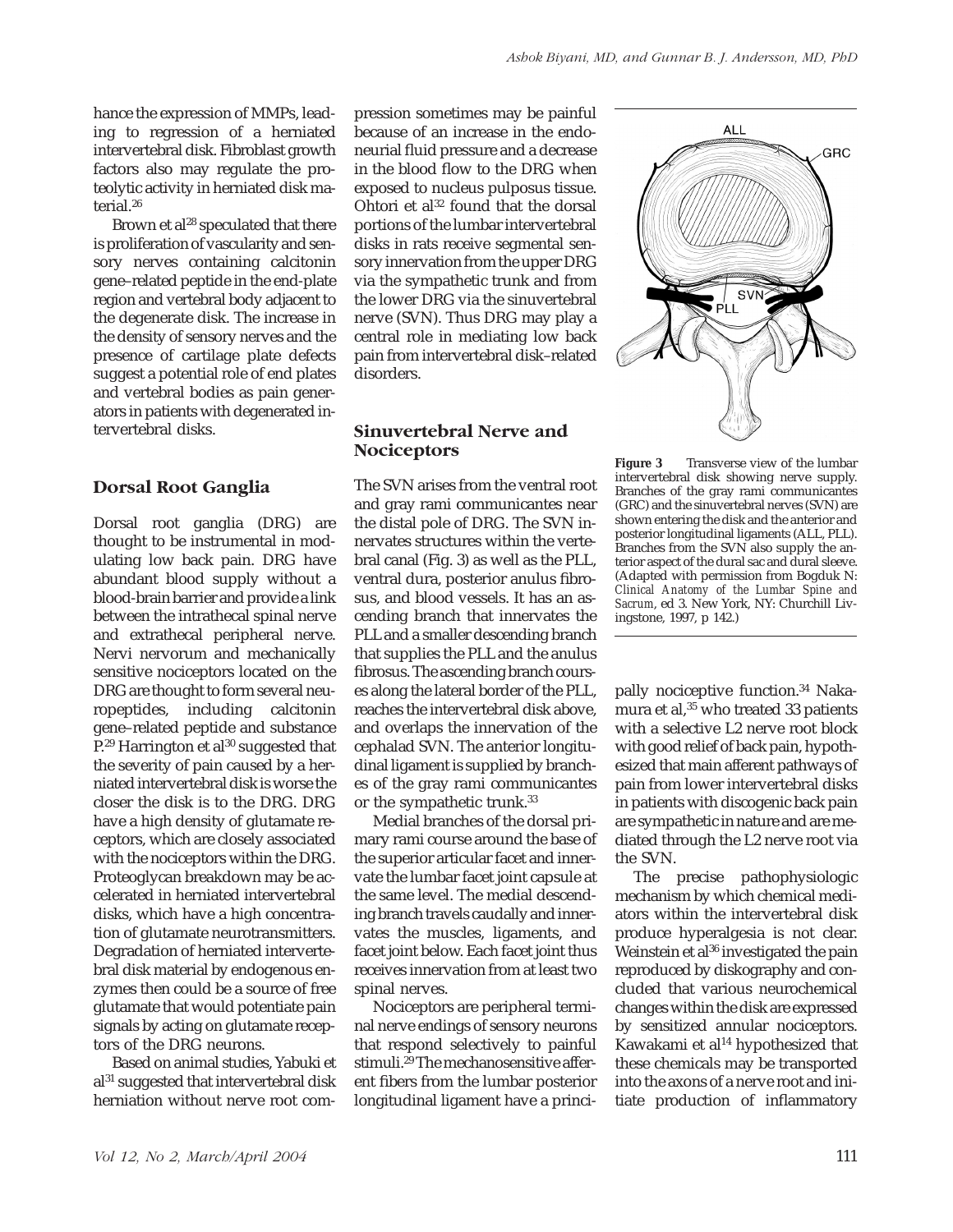agents, such as prostaglandins, which may lead to radicular pain. Byröd et al37 demonstrated a direct transport route to the axons of the spinal nerve roots and suggested that the chemical produced in the epidural space may be able to alter the excitability of C fibers.

## **Management Strategies in Development**

#### **Biologic and Biochemical Approaches**

Recently, basic research into the pathophysiology of low back pain has focused on the development of biologic repair strategies and pharmacologic approaches to intercept and modulate the degenerative cascade (Table 3). Attempts also are being made to identify an ideal culture system to facilitate basic research into the metabolism of the entire intervertebral disk. The response of intact disks and experimental models of degenerated intervertebral disks then can be monitored after various therapeutic manipulations, allowing new avenues for biologic and biochemical treatment of low back pain to be explored. Newer disk culture techniques, such as the alginate tissue culture system, may promote greater proteoglycan synthesis within the nucleus pulposus and anulus fibrosus as well as maintain a higher content of extracellular matrix components.38 Similarly, development of three-dimensional disk culture techniques may allow intervertebral disks to be used as an active carrier matrix.

In a recent study, Hutton et al<sup>39</sup> showed that autologous intervertebral disk chondrocyte cells transplanted into dogs remained viable, produced matrix, and achieved a normalized distribution within the disk space. Nishimura et al<sup>40</sup> created a model of degenerative intervertebral disk disease in rats and noted delayed degeneration of the remaining nucleus pulposus, anulus fibrosus,

| Table 3                                              |                                                                               |  |  |  |
|------------------------------------------------------|-------------------------------------------------------------------------------|--|--|--|
| <b>Future Treatment Strategies for Low Back Pain</b> |                                                                               |  |  |  |
| Approach                                             | <b>Treatment Strategies</b>                                                   |  |  |  |
| Cellular                                             | Decrease apoptosis<br>Chondrocyte transplantation<br>Stem cell transplant     |  |  |  |
| Enhance anabolism                                    | Gene therapy<br>Growth factors                                                |  |  |  |
| Decrease catabolism                                  | Inhibition of chemical mediation of pain:<br>TIMP<br>$TNF-\alpha$ inhibition  |  |  |  |
|                                                      | $TIME = tissue$ inhibitor of metalloproteinase; $TNF =$ tumor necrosis factor |  |  |  |

and end plate upon percutaneous reinsertion of autogenous fresh or cryopreserved nucleus pulposus. Coculture of nucleus pulposus and anulus fibrosus cells has been shown to invigorate the growth of anulus fibrosus cells, and in vivo disk degeneration is substantially delayed when nucleus pulposus cells are activated by coculture with anulus fibrosus cells.<sup>41</sup> Nomura et al<sup>42</sup> showed in rabbits that injection of an intact allogeneic nucleus pulposus is more effective than injection of nucleus pulposus cells alone. These authors hypothesized that the extracellular matrix might play an important role in slowing intervertebral disk degeneration.

Therapeutic strategies being actively investigated include gene therapy, growth factor therapy, and inhibition of chemical mediators of pain. These approaches, however, are still in the early stages of development and may not be universally applicable to the management of low back pain or even intervertebral disk degeneration. Biologic therapy of intervertebral disk degeneration may not be suitable for patients with severe changes because end-plate sclerosis impairs local tissue nutrition, with the result that the local environment may become too hostile for repair. Similarly, biologic repair may not be a viable option when the stability of a

motion segment is significantly compromised because of continued stress on the disk tissue.

#### **Gene Therapy**

The role of gene therapy in the treatment of low back pain has been extensively evaluated to prevent degenerative disk disease, regenerate degenerated intervertebral disks, and promote spinal fusion. Genes regulate the synthesis of specific RNA and protein molecules, and their manipulation by gene therapy is an attractive tool for inducing expression of growth factors. Gene therapy involves transfer of a particular gene into a cell by means of a vector, which leads to transcription of the gene into mRNA. Ribosomes then translate the mRNA into specific proteins.

The delivery of genes may be accomplished by means of viral and nonviral vectors. Liposomes, gene guns, and gene-activated matrices are nonviral vectors that induce gene transfer by transfection. They are easier to produce than viral vectors and are chemically more stable, but they have limited ability to transfect cells. Gene expression over extended periods may not be possible.43

Genes can be transferred to the cell genome by ex vivo or in vivo techniques. Ex vivo therapy is considered to be safer because the vector is not introduced directly into the patient,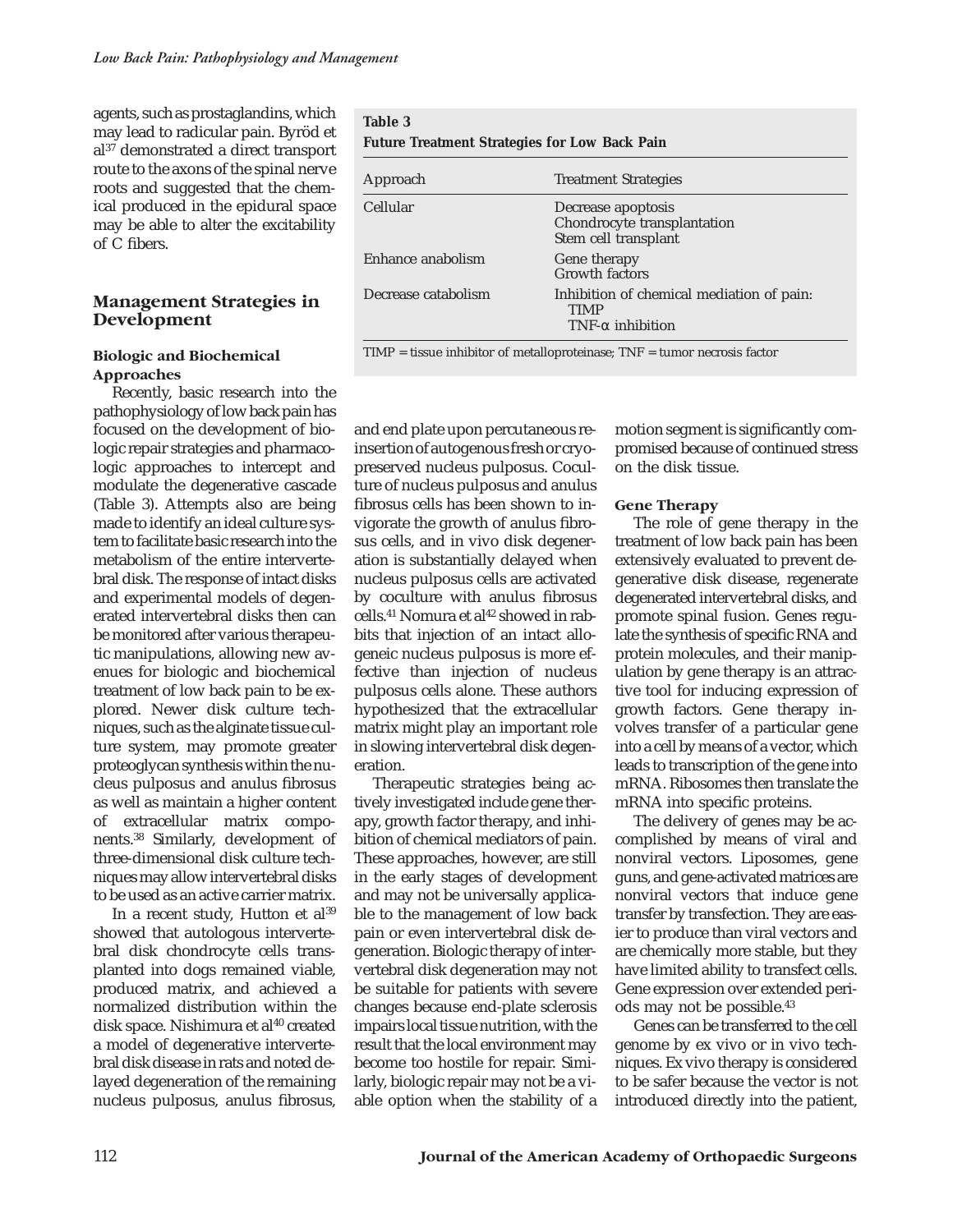and the manipulated gene may be evaluated in the laboratory for its safety before it is transferred to live subjects. Retroviruses are small RNA viruses commonly used for ex vivo gene transfer. They infect only actively replicating cells at the time of transduction. An exogenous gene is integrated into the cell genome, thus transmitting the transgene to the daughter cells. The ex vivo technique of gene transfer is a useful adjunct to cell-based therapy and tissue engineering. In vivo techniques use direct transfer of the gene within the cells with the help of adenoviruses, which infect both dividing and quiescent cells. Unlike retroviral ex vivo transduction, integration of DNA into the cell genome does not occur with adenoviral in vivo techniques.

Gene delivery is considered to be beneficial for tissue engineering and repair. There are several advantages in delivering genes to the tissues rather than administering gene products. Gene delivery allows local production of sustainable high concentrations of the gene product for extended periods. Targeted delivery of gene product is possible, which maximizes therapeutic potential while minimizing side effects. In addition, endogenously produced proteins may have greater biologic activity than exogenously administered recombinant proteins do.44 However, transgene expression commonly declines over time.

The choice of a viral vector depends on several factors, including the duration of the gene expression required, cell type to be transduced, and immunogenicity of the host tissue environment. The appropriate timing depends on the reason for gene expression.Along-term gene expression clearly would be beneficial for preventing disk degeneration. Markers for prolonged gene expression, such as lacZ and luciferase, have been identified in rabbit intervertebral disks. A shorter time for expression may be appropriate for regeneration of a degenerated intervertebral disk.45

A potential strategy to prevent or treat disk degeneration may be to modify the intervertebral disk genetically so that the proteoglycan content is not diminished within the nucleus. Nishida et al<sup>46</sup> noted a marked increase in proteoglycan synthesis after gene transfer in their animal experiments. Gene therapy may alter the course of the degenerative process. Any attempts to delay intervertebral disk degeneration by gene therapy also must address the issue of delaying natural disk degeneration that might result in increased low back pain later in life.45

The intervertebral disk is largely avascular and composed of poorly characterized, slowly dividing cells in an immunoprotected environment. Relatively encapsulated, avascular tissue would maintain injected viral vectors for long periods. In vivo gene transfer with adenoviral vectors therefore may be more appropriate for the nucleus pulposus, particularly to prevent disk degeneration. Ex vivo methods of gene therapy, with the help of a bioreactor or tissue scaffold, may be preferable for disk regeneration. However, the virus may leak through annular fissures in the degenerated intervertebral disk and evoke an immune response. An ideal treatment program for degenerative disk disease, however, must allow repeated injections of gene therapy at the same or different disk levels.45

### **Growth Factors**

Recent advances in molecular biology have led to cloning and characterization of bone morphogenetic proteins (BMPs), including BMP-2, BMP-7, and BMP-like molecules, such as cartilage-derived morphogenic proteins. BMP-7, also known as osteogenic protein-1 (OP-1), is a member of the transforming growth factor-beta (TGF-β) superfamily that promotes differentiation of mesen-

chymal stem cells along the chondrogenic and osteogenic pathways. BMPs have shown promising results in promoting spinal fusion in several animal studies47,48 and in early clinical trials.49 Studies also are being conducted to evaluate whether, under the influence of growth factors such as OP-1, metabolically impaired cells in an intervertebral disk that exhibits degenerative or age-related changes can repair their own matrix and the disk structure. OP-1 appears to have an anabolic effect on proteoglycan and collagen synthesis. This stimulatory effect appears to be more pronounced on nucleus pulposus cells than on anulus fibrosus cells.

#### **Inhibition of Chemical Mediators of Pain**

A better understanding of the biochemical mediators of pain may facilitate development of pharmacologic approaches to inhibit them. The role of MMPs in the pathophysiology of back pain has been well established, and the inhibition of enzyme activity or inhibition of enzyme synthesis are two principal ways to decrease MMP levels. TGF-β appears to suppress MMP synthesis by suppressing transcription. IL-1 receptor antagonists also may block the IL-1–induced synthesis of MMPs and may have a potential role in treatment. Alpha<sub>2</sub> macroglobulins and exogenous TIMP have been found to be inapplicable or ineffective. An alternative and more attractive option may be to increase local production of TIMP with agents that upregulate TIMP expression.

Early clinical trials with monoclonal humanized chimeric antibodies against TNF-α have been undertaken recently, and early results are promising.50 Other cytokines also may be beneficial, such as insulinlike growth factor-1 and platelet-derived growth factor, which reduce cell apoptosis in human disk cells in vitro<sup>51</sup> by some as-yet unknown mechanism.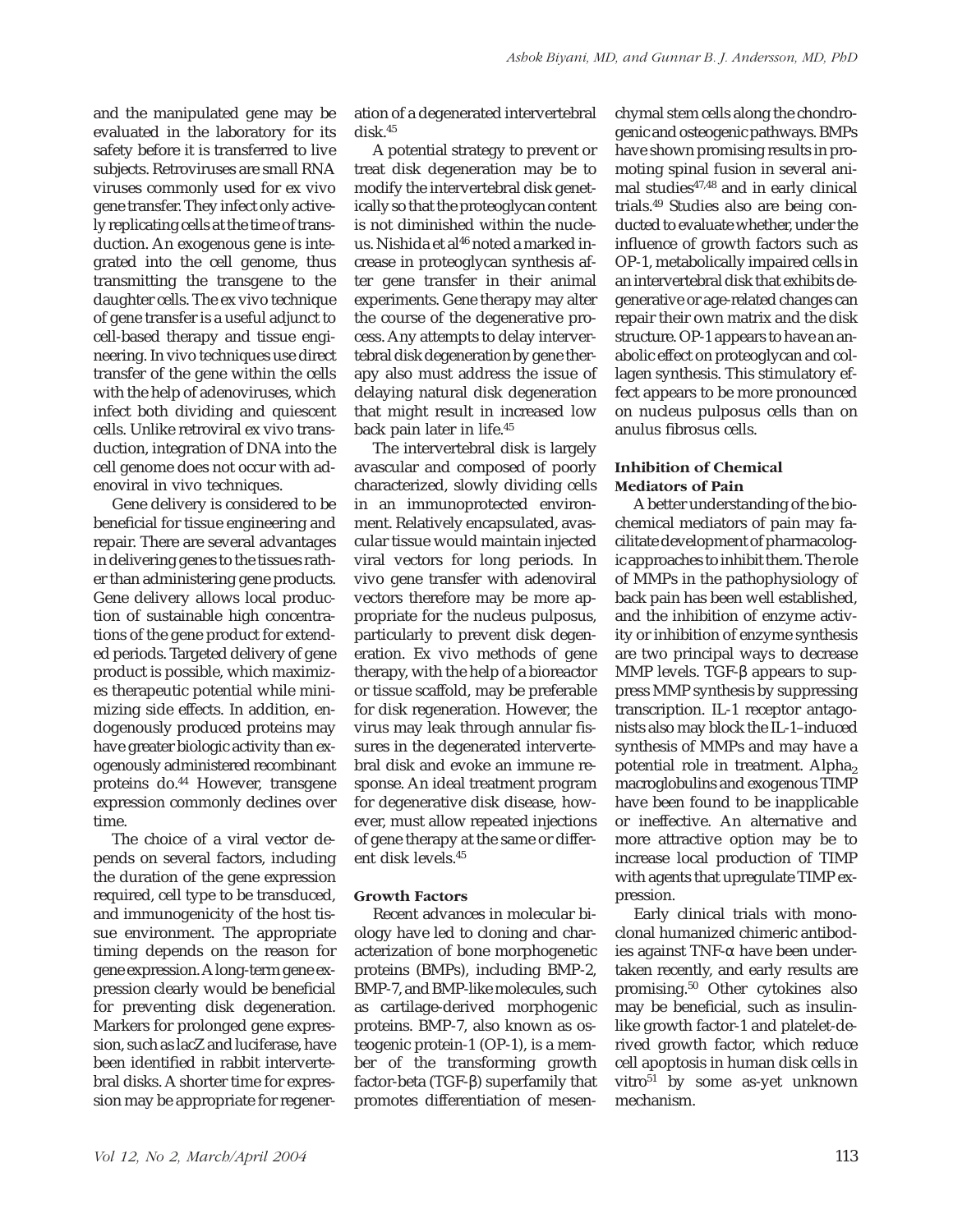### **Summary**

The last decade has seen a better understanding of the pathophysiology of low back pain and new management possibilities with modalities such as gene therapy, the inhibition of

chemical mediators of pain, and growth factors that promote spinal fusion and regeneration of disk material. New pharmacologic approaches for abolishing low back pain with agents such as platelet-derived growth factor and monoclonal chimeric an-

tibodies against TNF-α are being tested clinically. Future gene therapy research likely will focus on proper selection of the gene and delivery method so that a sufficient amount of gene is expressed within the target tissue for an appropriate time.

# **References**

- 1. Andersson GBJ: Epidemiological features of chronic low-back pain. *Lancet* 1999;354:581-585.
- 2. Urban JPG, Holm S, Maroudas A, Nachemson A: Nutrition of the intervertebral disc: Effect of fluid flow on solute transport. *Clin Orthop* 1982;170: 296-302.
- 3. Miller JAA, Schmatz C, Schultz AB: Lumbar disc degeneration: Correlation with age, sex, and spine level in 600 autopsy specimens. *Spine* 1988;13:173-178.
- 4. Pokharna HK, Phillips FM: Collagen crosslinks in human lumbar intervertebral disc aging. *Spine* 1998;23:1645-1648.
- 5. Buckwalter JA: Aging and degeneration of the human intervertebral disc. *Spine* 1995;20:1307-1314.
- 6. Adams MA, Freeman BJC, Morrison HP, Nelson IW, Dolan P: Mechanical initiation of intervertebral disc degeneration. *Spine* 2000;25:1625-1636.
- 7. Ng SC, Weiss JB, Quennel R, Jayson MI: Abnormal connective tissue degrading enzyme patterns in prolapsed intervertebral discs. *Spine* 1986;11:695-701.
- 8. Coppes MH, Marani E, Thomeer RTWM, Groen GJ: Innervation of "painful" lumbar discs. *Spine* 1997;22:2342-2349.
- 9. Delamarter RB, Howard MW, Goldstein T, Deutsch AL, Mink JH, Dawson EG: Percutaneous lumbar discectomy: Preoperative and postoperative magnetic resonance imaging. *J Bone Joint Surg Am* 1995;77:578-584.
- 10. McCarron RF, Wimpee MW, Hudkins PG, Laros GS: The inflammatory effect of nucleus pulposus: A possible element in the pathogenesis of low-back pain. *Spine* 1987;12:760-764.
- 11. Kayama S, Konno S, Olmarker K, Yabuki S, Kikuchi S: Incision of the anulus fibrosus induces nerve root morphologic, vascular, and functional changes: An experimental study. *Spine* 1996;21:2539-2543.
- 12. Kayama S, Olmarker K, Larsson K, Sjögren-Jansson E, Lindahl A, Rydevik B: Cultured, autologous nucleus pulposus cells induce functional changes in spinal nerve roots. *Spine* 1998;23:2155-2158.
- 13. Kang JD, Georgescu HI, McIntyre-

Larkin L, Stefanovic-Racic M, Donalson WF III, Evans CH: Herniated lumbar intervertebral discs spontaneously produce matrix metalloproteinases, nitric oxide, interleukin-6, and prostaglandin E2. *Spine* 1996;21:271-277.

- 14. Kawakami M, Tamaki T, Hayashi N, Hashizume H, Nishi H: Possible mechanism of painful radiculopathy in lumbar disc herniation. *Clin Orthop* 1998; 351:241-251.
- 15. Saal JS, Franson RC, Dobrow R, Saal JA, White AH, Goldthwaite N: High levels of inflammatory phospholipase A2 activity in lumbar disc herniations. *Spine* 1990;15:674-678.
- 16. Franson RC, Saal JS, Saal JA: Human disc phospholipase A2 is inflammatory. *Spine* 1992;17(supp 6):S129-S132.
- 17. Grönblad M, Virri J, Rönkkö S, et al: A controlled biochemical and immunohistochemical study of human synovial-type (group II) phospholipase A2 and inflammatory cells in macroscopically normal, degenerated, and herniated human lumbar disc tissues. *Spine* 1996;21:2531-2538.
- 18. Kawakami M, Tamaki T, Weinstein JN, Hashizume H, Nishi H, Meller ST: Pathomechanism of pain-related behavior produced by allografts of intervertebral disc in the rat. *Spine* 1996;21: 2101-2107.
- 19. Nemoto O, Yamagishi M, Yamada H, Kikuchi T, Takaishi H: Matrix metalloproteinase-3 production by human degenerated intervertebral disc. *J Spinal Disord* 1997;10:493-498.
- 20. Liu J, Roughley PJ, Mort JS: Identification of human intervertebral disc stromelysin and its involvement in matrix degradation. *J Orthop Res* 1991;9: 568-575.
- 21. Doita M, Kanatani T, Ozaki T, Matsui N, Kurosaka M, Yoshiya S: Influence of macrophage infiltration of herniated disc tissue on the production of matrix metalloproteinases leading to disc resorption. *Spine* 2001;26:1522-1527.
- 22. Takahashi H, Suguro T, OkazimaY, Motegi M, Okada Y, Kakiuchi T: Inflammatory

cytokines in the herniated disc of the lumbar spine. *Spine* 1996;21:218-224.

- 23. Yasuma T, Makino E, Saito S, Inui M: Histological development of intervertebral disc herniation. *J Bone Joint Surg Am* 1986;68:1066-1072.
- 24. Matsui Y, Maeda M, Nakagami W, Iwata H: The involvement of matrix metalloproteinases and inflammation in lumbar disc herniation. *Spine* 1998;23:863-869.
- 25. Sedowofia KA, Tomlinson IW, Weiss JB, Hilton RC, Jayson MI: Collagenolytic enzyme systems in human intervertebral disc: Their control, mechanism, and their possible role in the initiation of biomechanical failure. *Spine* 1982;7:213-222.
- 26. Roberts S, Caterson B, Menage J, Evans EH, Jaffray DC, Eisenstein SM: Matrix metalloproteinases and aggrecanase: Their role in disorders of the human intervertebral disc. *Spine* 2000;25:3005-3013.
- 27. Kanemoto M, Hukuda S, Komiya Y, Katsuura A, Nishioka J: Immunohistochemical study of matrix metalloproteinase-3 and tissue inhibitor of metalloproteinase-1 in human intervertebral discs. *Spine* 1996;21:1-8.
- 28. Brown MF, Hukkanen MVJ, McCarthy ID, et al: Sensory and sympathetic innervation of the vertebral endplate in patients with degenerative disc disease. *J Bone Joint Surg Br* 1997;79:147-153.
- 29. Weinstein J: Neurogenic and nonneurogenic pain and inflammatory mediators. *Orthop Clin North Am* 1991;22:235-246.
- 30. Harrington JF, Messier AA, Bereiter D, Barnes B, Epstein MH: Herniated lumbar disc material as a source of free glutamate available to affect pain signals through the dorsal root ganglion. *Spine* 2000;25:929-936.
- 31. Yabuki S, Kikuchi S, Olmarker K, Myers RR: Acute effects of nucleus pulposus on blood flow and endoneurial fluid pressure in rat dorsal root ganglia. *Spine* 1998;23:2517-2523.
- 32. Ohtori S, Takahashi K, Chiba T, Yamagata M, Sameda H, Moriya H: Sensory innervation of the dorsal portion of the lumbar intervertebral discs in rats. *Spine* 2001;26:946-951.